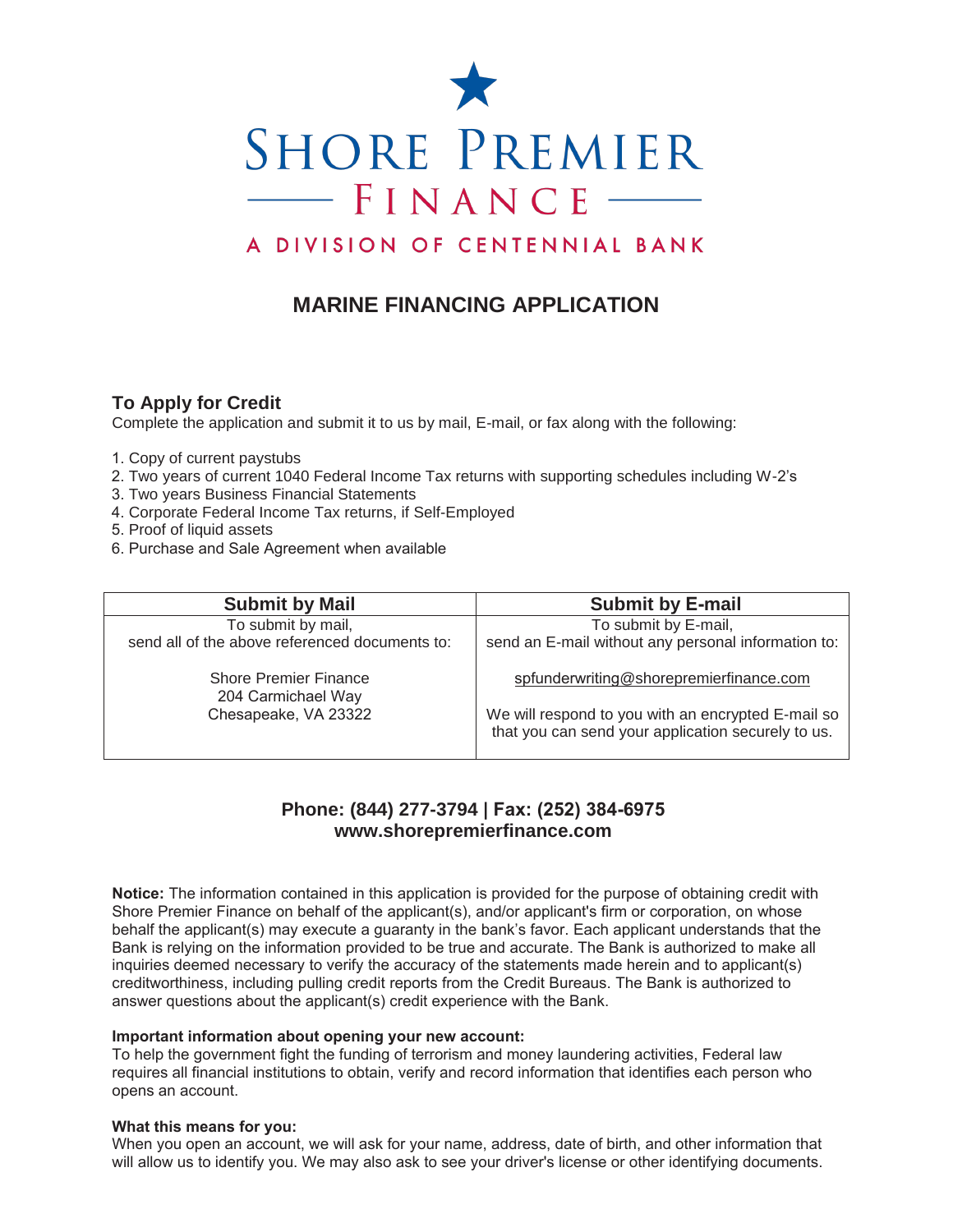Complete all sections of this application which apply to you.

If this is an application for joint credit with another person, complete all sections, providing information in the Co-Applicant section.

We intend to apply for joint credit. Initial: Applicant \_\_\_ Co-Applicant \_\_\_

| <b>SELLER'S NAME AND ADDRESS</b>                                                                         |                                           |                                                                    | <b>INTENDED USE</b> |                                           | PREVIOUS BOATING EXPERIENCE          |                                                                         |                                                  |                   |                                                                  |  |
|----------------------------------------------------------------------------------------------------------|-------------------------------------------|--------------------------------------------------------------------|---------------------|-------------------------------------------|--------------------------------------|-------------------------------------------------------------------------|--------------------------------------------------|-------------------|------------------------------------------------------------------|--|
|                                                                                                          |                                           | □ Personal Use □ Live-Aboard □ Limited Charter □ Full Time Charter |                     |                                           |                                      |                                                                         |                                                  |                   |                                                                  |  |
| $\Box$ NEW $\Box$ USED $\Box$<br><b>REFINANCE</b>                                                        | YEAR BUILT                                |                                                                    | <b>MAKE</b>         |                                           |                                      |                                                                         | MODEL.                                           |                   | L/O/A                                                            |  |
| $\Box$ CURRENT RATE<br>%                                                                                 | FIBERGLASS                                | $\Box$ WOOD $\Box$ METAL                                           |                     |                                           |                                      |                                                                         | $\sqcap$ GAS<br>$\Box$ SINGLE $\Box$ TWIN        | $\Box$ DIESEL     | HP&MAKE                                                          |  |
| <b>SELLING PRICE</b>                                                                                     | \$                                        | <b>DOWN PAYMENT</b><br><b>TRADE-IN \$</b>                          |                     |                                           |                                      | <b>AMOUNT TO FINANCE</b>                                                |                                                  |                   | <b>TERM</b><br>$20 \square 15 \square 10$                        |  |
| $(INC. TAX)$ \$<br>DESCRIPTION OF TRADE-IN                                                               | YEAR BUIILT                               |                                                                    | <b>MAKE</b>         |                                           |                                      | <b>MODEL</b>                                                            |                                                  |                   | L/O/A                                                            |  |
|                                                                                                          |                                           |                                                                    |                     |                                           |                                      |                                                                         |                                                  |                   |                                                                  |  |
|                                                                                                          | $\Box$ FIBERGLASS                         | $\Box$ WOOD<br>$\Box$ METAL                                        |                     |                                           |                                      | <b>DIESEL</b><br>$\Box$ GAS<br>$\Box$ SINGLE $\Box$ TWIN                |                                                  |                   | HP&MAKE                                                          |  |
| FIRST NAME MI LAST NAME                                                                                  | SS#                                       | <b>DOB</b>                                                         |                     | <b>EMAIL</b><br>M/D/Y                     |                                      | <b>US CITIZEN</b><br>$\Box$ YES $\Box$ NO                               |                                                  |                   | IF NO, COUNTRY OF<br><b>CITIZENSHIP</b>                          |  |
|                                                                                                          |                                           |                                                                    |                     |                                           |                                      |                                                                         |                                                  |                   |                                                                  |  |
|                                                                                                          |                                           |                                                                    |                     |                                           |                                      |                                                                         |                                                  |                   | U.S. ARMED FORCES RESERVE $\Box$ YES<br>NO                       |  |
| <b>HOME ADDRESS</b>                                                                                      |                                           | STREET, CITY, STATE, ZIP                                           |                     |                                           | <b>YEARS</b>                         | <b>PHONE</b>                                                            |                                                  |                   | <b>DEPENDENTS</b>                                                |  |
| MORTGAGE COMPANY (OR LANDLORD)                                                                           | <b>PHONE</b><br><b>OWN</b><br>$\Box$ RENT |                                                                    |                     |                                           | MORTGAGE BALANCE                     |                                                                         |                                                  | MONTHLY PAYMENT   |                                                                  |  |
| PREVIOUS ADDRESS (IF AT PRESENT ADDRESS LESS THAN 2 YEARS)                                               |                                           |                                                                    |                     |                                           |                                      |                                                                         | <b>NEAREST RELATIVE</b><br>(not living with you) |                   | <b>PHONE</b>                                                     |  |
| PRESENT EMPLOYER STREET, CITY, STATE, ZIP                                                                |                                           |                                                                    |                     |                                           |                                      | <b>PHONE</b>                                                            |                                                  |                   | LENGTH OF EMPLOYMENT                                             |  |
| POSITION HELD                                                                                            | \$<br><b>SALARY</b>                       |                                                                    | <b>PER</b>          |                                           |                                      | <b>SUPERVISOR</b>                                                       |                                                  |                   |                                                                  |  |
| PREVIOUS EMPLOYER (IF LESS THAN 3 YEARS AT CURRENT JOB)                                                  |                                           |                                                                    |                     |                                           |                                      | <b>PHONE</b><br>LENGTH OF EMPLOYMENT                                    |                                                  |                   |                                                                  |  |
| OTHER SOURCES OF INCOME (DESCRIBE)*                                                                      |                                           |                                                                    |                     |                                           | $\mathbb{S}$                         | <b>AMOUNT (OTHER INCOME)</b><br>$MONTH \Box YEAR$                       |                                                  |                   |                                                                  |  |
| MOORING LOCATION OF YACHT<br><b>DESIRED FLAG</b>                                                         |                                           |                                                                    |                     |                                           |                                      |                                                                         |                                                  |                   |                                                                  |  |
| PERSONAL SAVINGS ACCOUNT (BANK OR SAVINGS AND LOAN)<br><b>BRANCH ADDRESS</b><br>ACCOUNT NO.              |                                           |                                                                    |                     |                                           |                                      |                                                                         |                                                  |                   |                                                                  |  |
| HAVE YOU EVER FILED FOR BANKRUPTCY?<br><b>CURRENT BOAT</b><br><b>FINANCED BY</b><br>$\Box$ YES $\Box$ NO |                                           |                                                                    |                     |                                           |                                      | DO YOU PAY ALIMONY/CHILD SUPPORT<br><b>YEAR</b><br>$\Box$ YES $\Box$ NO |                                                  |                   |                                                                  |  |
| IF YES, ANNUAL AMOUNT \$                                                                                 |                                           |                                                                    |                     |                                           |                                      |                                                                         |                                                  |                   |                                                                  |  |
| <b>CO-APPLICANT</b><br><b>LAST NAME</b><br>FIRST NAME MI<br>SS#<br>EMAIL<br><b>US CITIZEN</b><br>DOB     |                                           |                                                                    |                     |                                           |                                      |                                                                         | IF NO, COUNTRY OF                                |                   |                                                                  |  |
|                                                                                                          |                                           |                                                                    | M/D/Y               |                                           |                                      | $\Box$ YES $\Box$ NO                                                    |                                                  |                   | <b>CITIZENSHIP</b>                                               |  |
|                                                                                                          |                                           |                                                                    |                     |                                           |                                      |                                                                         |                                                  |                   | <b>U.S. ARMED FORCES RESERVE</b><br><b>YES</b><br>N <sub>O</sub> |  |
| STREET, CITY, STATE, ZIP<br>HOME ADDRESS                                                                 |                                           |                                                                    |                     |                                           | <b>YEARS</b><br><b>PHONE</b>         |                                                                         |                                                  | <b>DEPENDENTS</b> |                                                                  |  |
| MORTGAGE COMPANY (OR LANDLORD)<br><b>OWN</b><br><b>PHONE</b><br><b>RENT</b>                              |                                           |                                                                    |                     |                                           | MORTGAGE BALANCE                     |                                                                         |                                                  | MONTHLY PAYMENT   |                                                                  |  |
| PREVIOUS ADDRESS (IF AT PRESENT ADDRESS LESS THAN 2 YEARS)                                               |                                           |                                                                    |                     | NEAREST RELATIVE<br>(not living with you) |                                      |                                                                         | <b>PHONE</b>                                     |                   |                                                                  |  |
| PRESENT EMPLOYER<br>STREET, CITY, STATE, ZIP                                                             |                                           |                                                                    |                     | <b>PHONE</b><br>LENGTH OF EMPLOYMENT      |                                      |                                                                         |                                                  |                   |                                                                  |  |
| POSITION HELD<br>SALARY \$<br><b>PER</b>                                                                 |                                           |                                                                    |                     |                                           |                                      | <b>SUPERVISOR</b>                                                       |                                                  |                   |                                                                  |  |
| PREVIOUS EMPLOYER (IF LESS THAN 3 YEARS AT CURRENT JOB                                                   |                                           |                                                                    |                     |                                           | <b>PHONE</b><br>LENGTH OF EMPLOYMENT |                                                                         |                                                  |                   |                                                                  |  |
| OTHER SOURCES OF INCOME (DESCRIBE)*                                                                      |                                           |                                                                    |                     |                                           | AMOUNT (OTHER INCOME)<br>MONTH YEAR  |                                                                         |                                                  |                   |                                                                  |  |

\*Alimony, child support, or separate maintenance income need not be revealed if you do not wish to have it considered as a basis for repaying this loan.